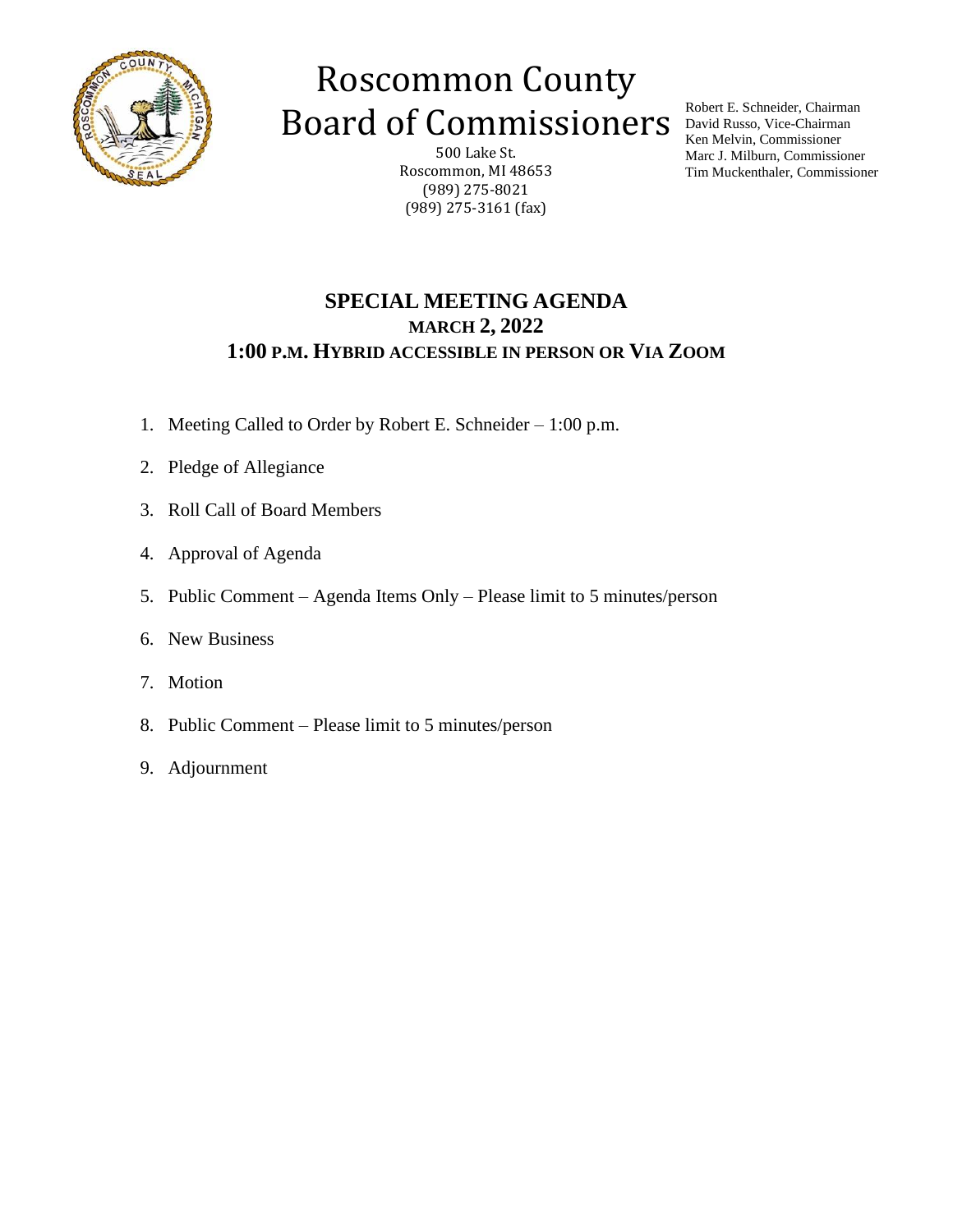

# Roscommon County Board of Commissioners

500 Lake St. Roscommon, MI 48653 (989) 275-8021 (989) 275-3161 (fax)

### **MOTION MARCH 2, 2022**

**1. Move to adopt Resolution No. 2022-03-01 'Houghton Lake – Lake Level Delegated Authority':**

#### **'HOUGHTON LAKE – LAKE LEVEL DELEGATED AUTHORITY'**

**WHEREAS,** Houghton Lake, located in Markey Township, Denton Township, Roscommon Township, and Lake Township, Roscommon County, Michigan has a normal lake level established by the Roscommon County 34<sup>th</sup> Circuit Court ("Circuit Court") under Part 307 of the Natural Resources and Environmental Protection Act ("Part 307"). See MCL 324.30701, *et seq.*; and

**WHEREAS,** Part 307's primary mechanism to fund infrastructure and activities to maintain Houghton Lake's normal lake level is by special assessments using a lake level special assessment district established by the Circuit Court. See generally MCL 324.30714.; and may utilize legal counsel and engineers to perform services; and

**WHEREAS,** a review of Circuit Court orders relating to Houghton Lake's normal level found that a lake level special assessment district to maintain Houghton Lake's normal lake level has not been established. Moreover, there needs to be maintenance on lake level infrastructure requiring annual expenditures in excess of \$10,000. See e.g., MCL 324.30722(4); and

**WHEREAS,** based on the facts above, the Roscommon County Board of Commissioners desires to: (1) approve annual expenditures of over \$10,000 for activities to maintain Houghton Lake's normal lake level; and (2) approve filing a petition in the Circuit Court to establish a lake level special assessment district for Houghton Lake.

Robert E. Schneider, Chairman Ken Melvin, Vice-Chairman Marc J. Milburn, Commissioner David Russo, Commissioner Tim Muckenthaler, Commissioner